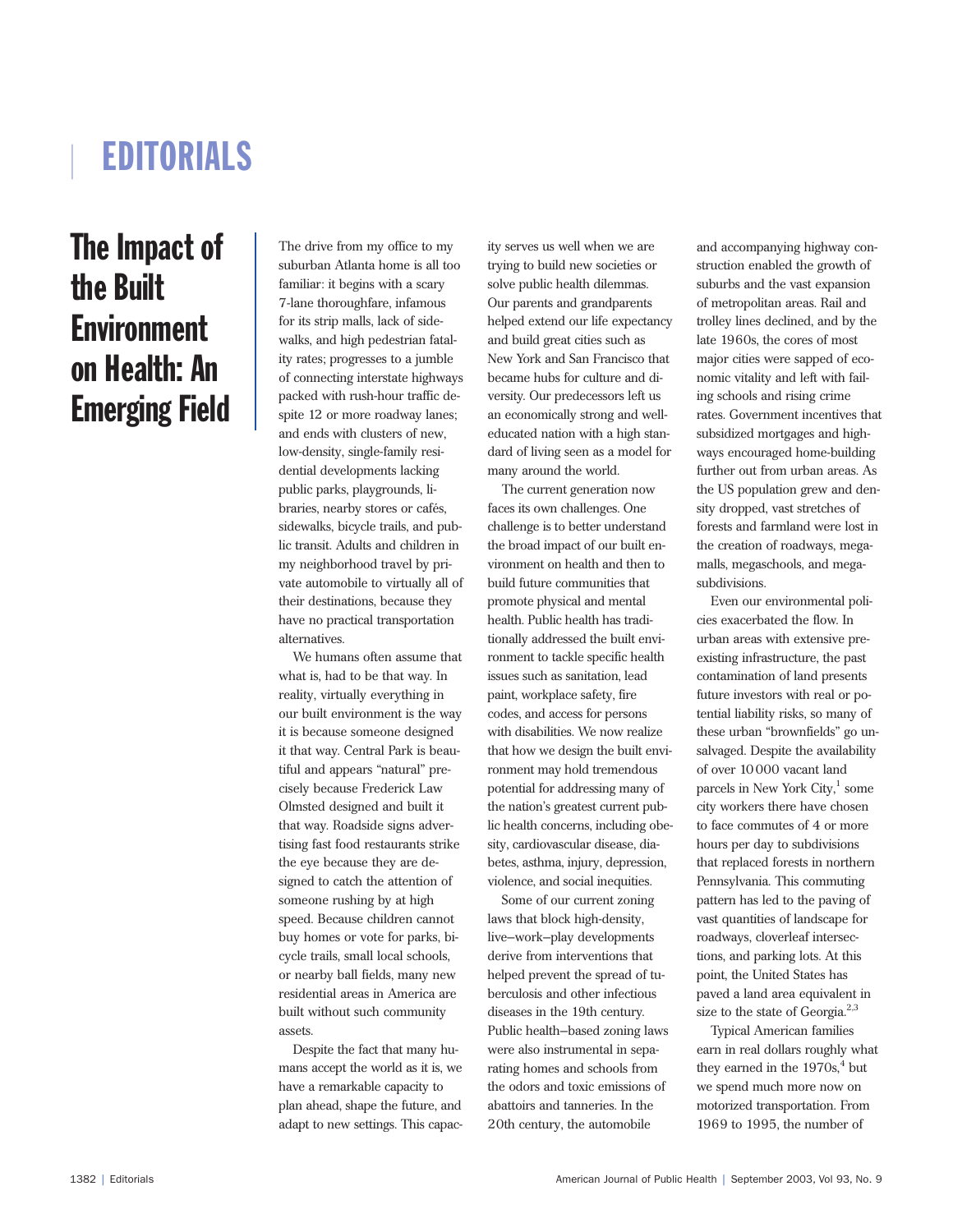### EDITORIALS

private vehicles per household rose more than 50% to roughly one vehicle per licensed driver.<sup>5</sup> Cars are such a necessity for work and other daily activities in American life that most adults manage to find the \$7000 or more per year to own, maintain, insure, and drive a  $car<sup>6</sup>$  even if faced with choosing between health insurance and a car. Since 1970, the US population has increased  $37\%$ ,<sup>7,8</sup> but the distance traveled by the nation's fleet of cars, motorcycles, sport-utility vehicles, and small trucks increased 143%.9 From 1982 to 2000, the annual hours of highway traffic delay per person in urban areas increased from 16 hours to 62 hours per year.<sup>10</sup> And Americans now work more hours than people in any other major industrial nation in the world. $^{11}$  With rising private vehicle costs, long commutes, increasing traffic delays, and long work hours, it is easy to understand why parents may feel overwhelmed by time and financial demands.

Private motor vehicle transportation made necessary by extensive low-density land use has important implications for health: people are less active because they walk less, vehicle exhaust degrades air quality, motor vehicle injuries increase, and mental health and social capital are adversely affected. Decreased opportunities for children to incorporate physical activity into their daily lives, such as the inability to walk to school because of hazardous streets and long dis $tances$ ,<sup>12</sup> have contributed to a threefold increase in the prevalence of overweight children over the last 3 decades.<sup>13</sup>

America's aging population faces its own challenges. In this country, the number of people aged older than 65 will double

by the year 2020.<sup>14</sup> Communities that are adequately designed for a young adult with fast reflexes can be unnavigable for an elderly person. As chronic diseases such as arthritis, obesity, and diabetes increase in prevalence, the need becomes paramount for communities where elderly and disabled persons (and young persons with few resources) can function well and contribute to society without needing to own an automobile.

As Hippocrates, the Romans, and Jung knew, our physical environment affects our physical and mental health. We physicians focus well on our patients as individuals with health problems, but when so many of our patients have the same problems, such as cardiovascular disease, diabetes, and depression, we must realize that their poor health is not caused only by a lack of discipline but may be the result of the built environments in which we live.

It is time for a shift to communities intentionally designed to facilitate physical and mental well-being. To effect this change, we need to draw upon the unique ability of humans to plan creatively for healthy communities. The first step is to understand better the elements of the built environment that promote health. From the limited research to date, the public health community knows that some environments encourage walking, biking, and social interaction more than others  $do^{15,16}$ ; that many traffic injuries can be prevented<sup>17</sup>; that increasing motor vehicle exhaust exacerbates pulmonary disease<sup>18</sup>; and that the presence of neighborhood liquor stores increases alcohol consumption and associated adverse health consequences.<sup>19</sup> But overall, there is

still much to learn about the effects of the built environment on health. To address the multitude of questions, public health professionals must work closely with experts in other fields: architects, planners, policymakers, social scientists, traffic engineers, developers, law enforcement officers, economists, social marketers, and others.

With its focus on the built environment and health, this issue of the Journal strives to promote this emerging field of research. Bringing together experts from many disciplines, this issue includes research on the relationship between the way we build our communities and walking/ biking (Cervero, Powell, Saelens, Pucher, Bonnefoy), mental health (Kaplan, Leventhal), traffic safety (Evans, Retting, Egan, Ewing, Lucy), children's health (Everett), minority health (Duran), affordable housing (Garb, Saegert), crime (Carter), government policies and law (Perdue, Buzbee, Ashe, Librett), economics (Burchell), air quality (Samet, Künzli), and water quality (Greenberg, Gaffield). Other articles examine the effects of local community interventions (Dickerson, Staunton, Semenza, Wilson), the connection between the Smart Growth movement and health (Geller), the "sense of place" as a public health construct (Frumkin), and key questions for future research (Dannenberg, Srinivasan).

Many aspects of the built environment will resist rapid change, even when research has adequately revealed key aspects of healthy communities. Efforts to improve pedestrian facilities, preserve green space, and upgrade public transportation are under way in many communities. Whereas our generation may reap some benefits from the new

field of the built environment and health, with a little vision and a lot of good science and hard work, our children and grandchildren will be able to walk or bicycle home from their workplaces through attractive communities designed to promote the physical and mental health of all people.

> *Richard J. Jackson, MD, MPH Guest Editor*

#### About the Author

*The author is the director of the National Center of Environmental Health at the Centers for Disease Control and Prevention, Atlanta, Ga.* 

*Requests for reprints may be sent to Richard J. Jackson, MD, MPH; Director NCEH; CDC, Mail Stop F-29; 4770 Buford Hwy NE; Atlanta, GA 30341 (e-mail: rxj4@cdc.gov).*

#### **Acknowledgments**

I thank Catherine Staunton, Andrew Dannenberg, and Howard Frumkin, who gave generously of their time and expertise to the development of this issue of the Journal. Catherine Staunton, with unfailing assistance from the Journal editors, kept track of the countless details needed to smoothly complete this project. Andrew Dannenberg and Howard Frumkin helped provide the vision and knowledge that were key in creating this issue. All three spent many hours editing the various papers from nonpublic health disciplines (law, engineering, crime, social science, etc.) to create articles that fit the public health format and contained high-quality scientific analysis.

#### **References**

1. *A Time to Build: Report of the Manhattan Borough President's Task Force on Affordable Housing.* New York, NY: Office of the President, Borough of Manhattan; January 2000. Available at: http://www.cvfieldsmbp.org/time2bld/ time2bld.pdf. Accessed June 5, 2003.

2. Brown LR. *Paving the Planet: Cars and Crops Competing for Land.* Washington, DC: Earth Policy Institute; February 2001. Available at: http://www. earth-policy.org/Alerts/Alert12.htm. Accessed June 5, 2003.

3. *States Ranked for Total Area, Land Area, and Water Area.* Wolfeboro, NH: NETSTATE, LLC; May 2003. Available at: http://www.netstate.com/states/tables/ st\_size.htm. Accessed June 5, 2003.